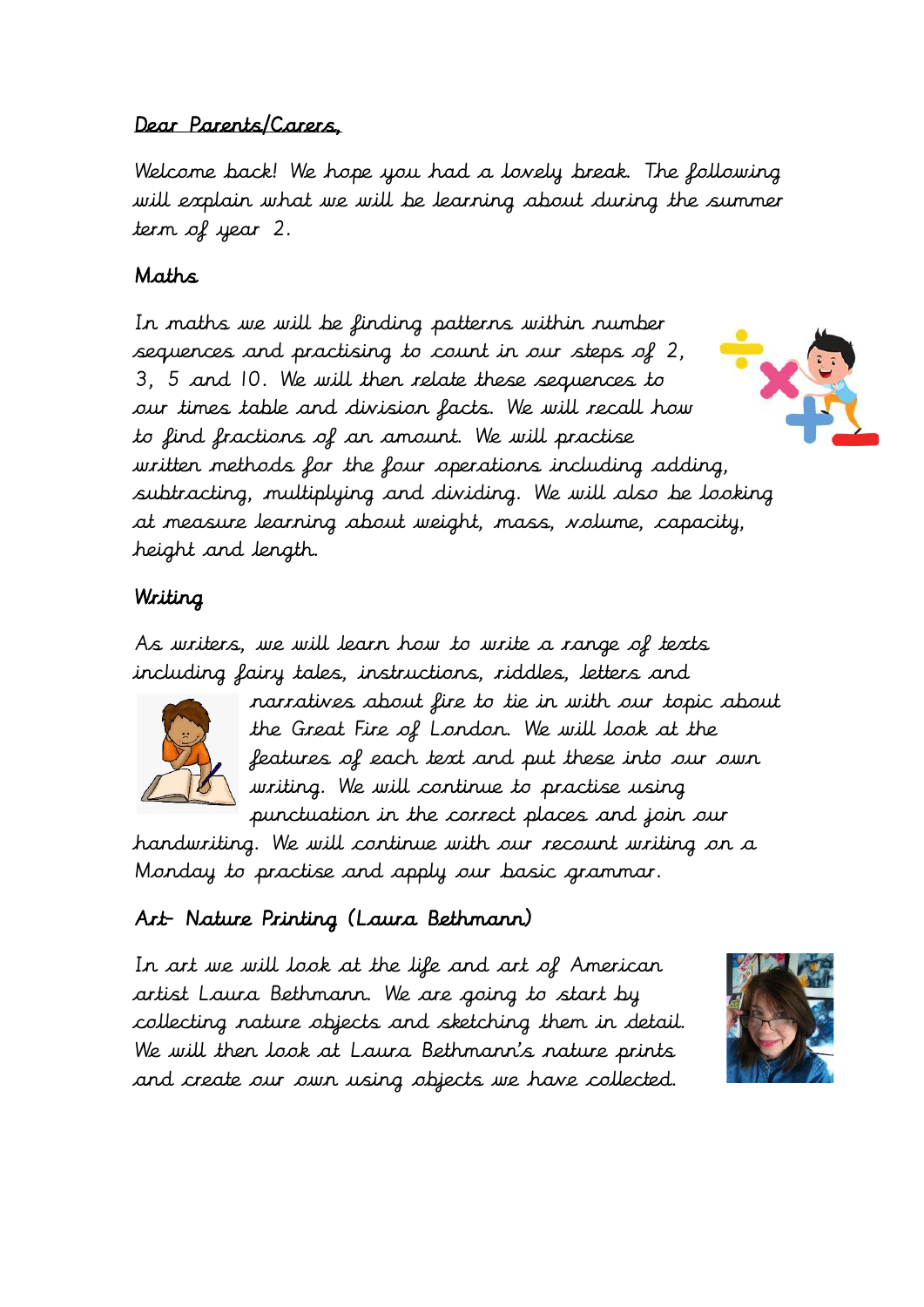#### DT- Food and Nutrition



In DT we will be learning about Healthy and Varied Diets and the five main food groups. We will learn about where food comes from and how it gets to the shops. We will learn about the basic good hygiene and why it is important

to wash your hands before handling food. We will learn about preparing simple foods by mixing, weighing and measuring. We will also learn about simple cooking processes like baking and grilling.

### RE- Community and Belonging and Hajj (Islam)

In RE this term, we will continue to learn about what different religions believe. During Summer One we will explore Islam to find out why Muslims visit the mosque and answer our key question "Does going to a mosque give



Muslims a sense of belonging?." In Summer Two our key question will be "Does completing Hajj make a person a better Muslim?" we will explore this special journey and why it is important to Muslims.

### Computing- International Space Station (data collection)/Stop Motion



We are going to learn about the International Space Station and that it is a home for astronauts whilst they are in space. The computers that are there, are used to collect data to make

sure that humans needs are met. We will learn about collecting data on different subjects. In the second half of the Summer Term, we will be using stop motion to create an animation with a partner.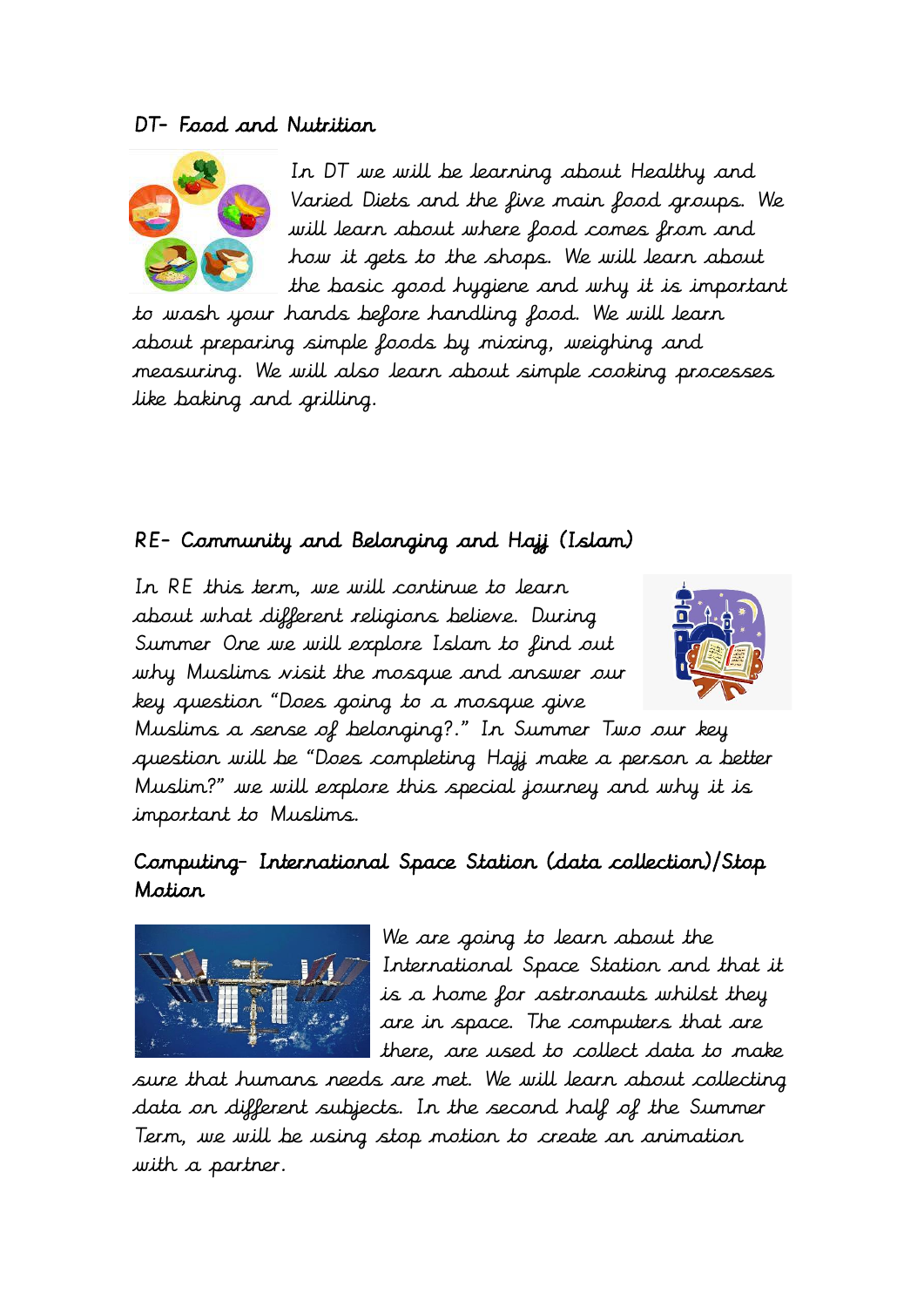### PSHE- Relationships/Changing Me



In the first half of the Summer Term, we will look at the relationships we have with family and friends and how to solve conflicts that arise within these relationships. In the second half of the Summer Term, we will learn about

changes within ourselves, nature and transitioning to Year 3.

#### History- The Great Fire of London

As historians we will find out about the Great Fire of London by answering questions such as:



When did it start? How did it start? Why did it spread so quickly? How did it stop? How long did it last?

We will look at primary and secondary sources of evidence and who were significant people from the time of the Great Fire.

#### Science- Plants/Animals Including Humans



As scientists we will observe and describe how seeds and bulbs grow into mature plants. We will order the life cycle of a plant and sketch it at different stages. We will investigate what a plant needs to grow. We will set up our investigation and

make a prediction. We will come to a conclusion and pose further questions. In the second half of their Summer Term, we will describe the importance for humans of exercise, eating the right amounts of different types of food, and hygiene. We